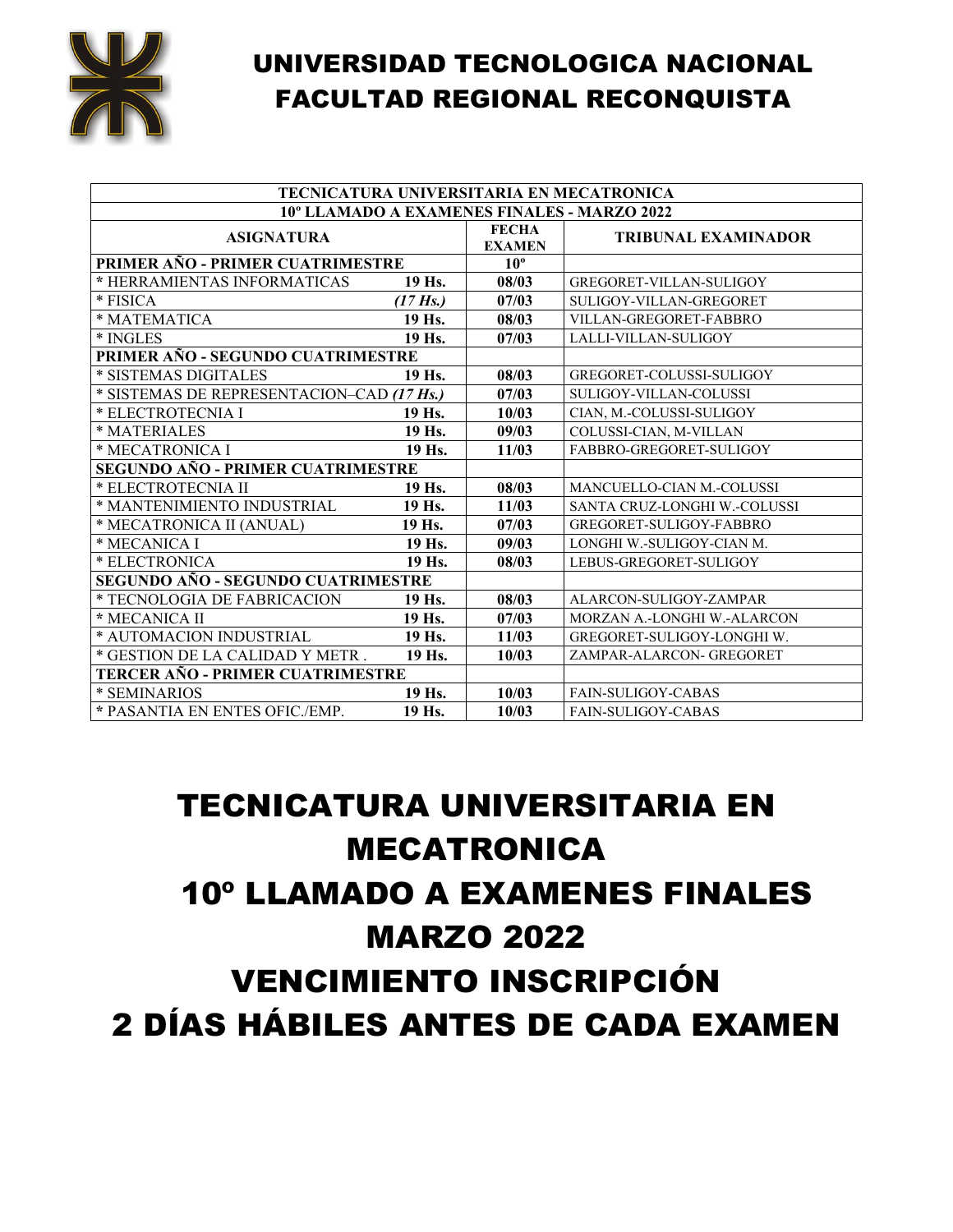

| TECNICATURA UNIVERSITARIA EN HIGIENE Y SEGURIDAD EN EL TRABAJO |             |               |                                             |  |  |
|----------------------------------------------------------------|-------------|---------------|---------------------------------------------|--|--|
|                                                                |             |               | 10° LLAMADO A EXAMENES FINALES - MARZO 2022 |  |  |
| <b>ASIGNATURA</b>                                              |             | <b>FECHA</b>  | <b>TRIBUNAL EXAMINADOR</b>                  |  |  |
|                                                                |             | <b>EXAMEN</b> |                                             |  |  |
| PRIMER AÑO - PRIMER CUATRIMESTRE                               |             | $10^{\circ}$  |                                             |  |  |
| * MATEMATICA                                                   | $14.00$ Hs. | 07/03         | FANTINI-LESCHIUTTA-PEZZI                    |  |  |
| * OUIMICA                                                      | 14,00 Hs.   | 09/03         | PEZZI-LESCHIUTTA-FANTINI                    |  |  |
| * ORG. INDUST. Y EMPRESARIAL                                   | 17,00 Hs.*  | 08/03         | DEGIUSTI-PEZZI-LESCHIUTTA                   |  |  |
| * FISICA                                                       | 14,00 Hs.   | 10/03         | LESCHIUTTA-PEZZI-FANTINI                    |  |  |
| PRIMER AÑO - SEGUNDO CUATRIMESTRE                              |             |               |                                             |  |  |
| * MEDICINA INDUSTRIAL                                          | 14,00 Hs.   | 07/03         | FARIZ-FUN, A.-PREZ M.                       |  |  |
| * PSICOLOGIA LABORAL                                           | 16,00 Hs.   | 08/03         | OVIEDO, D-FUN, A.-MAZZUCCHI                 |  |  |
| * SEGURIDAD I                                                  | 17,00 Hs    | 11/03         | PREZ, M.-LESCHIUTTA-SULIGOY                 |  |  |
| * HIGIENE I                                                    | 14,00 Hs.   | 10/03         | LESCHIUTTA-PREZ-SPONTON                     |  |  |
| <b>SEGUNDO AÑO - PRIMER CUATRIMESTRE</b>                       |             |               |                                             |  |  |
| * ENFERMEDADES PROFESIONALES 14,00 Hs.                         |             | 07/03         | FARIZ-MAZZUCCHI-FUN, A.                     |  |  |
| * RELACIONES HUMANAS I                                         | 15,30 Hs.   | 10/03         | MAZZUCCHI-FUN A.-LALLI                      |  |  |
| * SOCIOLOGIA                                                   | 17,00 Hs.   | 08/03         | FUN, A.- MAZZUCCHI-LALLI                    |  |  |
| * INFORMATICA I                                                | 14.00 Hs.   | 10/03         | ALEGRE J.-SULIGOY- PREZ, M.                 |  |  |
| * INGLES I                                                     | 14,00 Hs.   | 10/03         | LALLI-SULIGOY- MAZZUCCHI                    |  |  |
| * SEGURIDAD II                                                 | 17,00 Hs.   | 07/03         | PREZ, M.-SPONTON-SULIGOY                    |  |  |
| SEGUNDO AÑO - SEGUNDO CUATRIMESTRE                             |             |               |                                             |  |  |
| * ESTUDIO DEL TRABAJO Y ERG.                                   | 15,30 Hs.   | 10/03         | ZANEL-SPONTON-PREZ M.                       |  |  |
| * SEGURIDAD III                                                | 17,00 Hs.   | 11/03         | SPONTON-ZANEL-PREZ M.                       |  |  |
| * ESTADISTICA Y COSTOS                                         | 14,00 Hs.   | 08/03         | BRANDOLIN-SULIGOY-ZANEL                     |  |  |
| * INFORMATICA II                                               | 16,30 Hs.   | 09/03         | BAIGORRIA-SULIGOY-LALLI                     |  |  |
| * INGLES II                                                    | 14,00 Hs.   | 10/03         | LALLI-ZANEL-SPONTON                         |  |  |
| * HIGIENE II                                                   | 14,00 Hs.   | 09/03         | SULIGOY-PREZ M.- ZANEL                      |  |  |
| TERCER AÑO - PRIMER CUATRIMESTRE                               |             |               |                                             |  |  |
| * ELECT I. - SIST. DE REPRES. CAD                              | 14.00 Hs.   | 07/03         | SULIGOY-PREZ M.-PERALTA                     |  |  |
| * SELEC. Y CAPAC. DEL PERSONAL 14,00 Hs.                       |             | 08/03         | VOEGELI-PERALTA-PARUZZO                     |  |  |
| * RELACIONES HUMANAS II                                        | 15,30 Hs.   | 09/03         | PARUZZO-BELTRAME-VOEGELI                    |  |  |
| * PEDAG. DIDACT. Y MET. DE INV.                                | 14,00 Hs.   | 09/03         | BELTRAME-VOEGELI-PARUZZO                    |  |  |
| * DERECHO DEL TRABAJO                                          | 17,00 Hs.   | 07/03         | PERALTA-VOEGELI-BELTRAME                    |  |  |
| * SEGURIDAD IV                                                 | 16,00 Hs.   | 10/03         | PREZ, M-SULIGOY-PERALTA                     |  |  |
| TERCER AÑO - SEGUNDO CUATRIMESTRE                              |             |               |                                             |  |  |
| * HIGIENE III                                                  | 15,00 Hs.   | 08/03         | CARRERO-SULIGOY-CRUDELI                     |  |  |
| * SEGURIDAD V                                                  | 17,00 Hs.   | 10/03         | CRUDELI-CARRERO-SPONTON                     |  |  |
| * ETICA Y DEONTOL. PROFESIONAL                                 | 14,00 Hs.   | 09/03         | BELTRAME-CRUDELI-PARUZZO                    |  |  |
| * ELECTIVA II - HERR. DE GEST. INT.                            | 14,00 Hs.   | 07/03         | DI PAOLO-CRUDELI-BELTRAME                   |  |  |
| * PROYECTO FINAL                                               | 16,00 Hs.   | 09/03         | CRUDELI-FAIN-CABAS                          |  |  |

# TEC. UNIV. EN HIGIENE Y SEG. EN EL TRABAJO 10º LLAMADO A EXAMENES FINALES MARZO 2022

VENCIMIENTO INSCRIPCIÓN 2 DÍAS HÁBILES ANTES DE CADA EXAMEN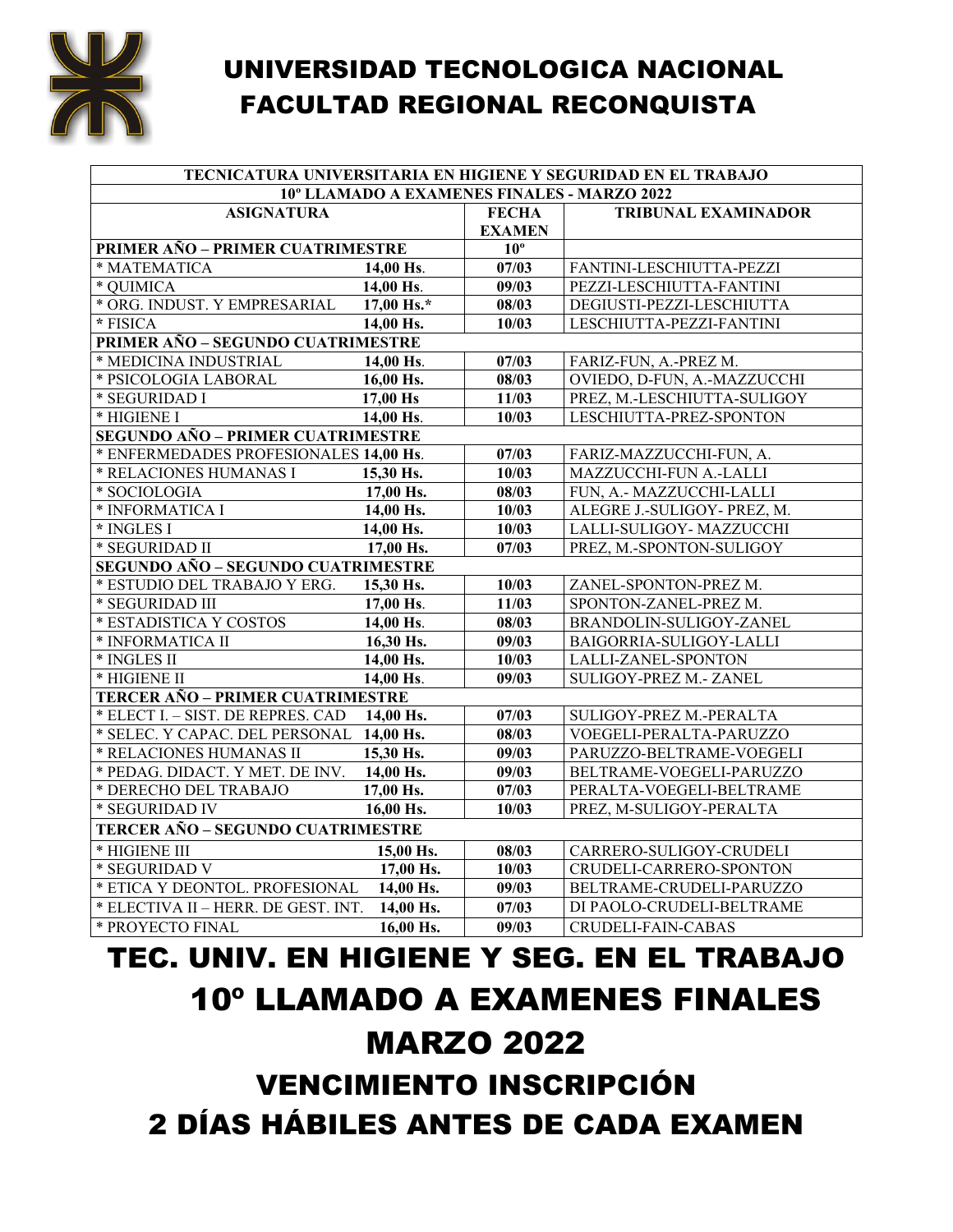

| <b>TECNICATURA UNIVERSITARIA EN PROCESOS INDUSTRIALES</b> |                          |                              |  |
|-----------------------------------------------------------|--------------------------|------------------------------|--|
| 10° LLAMADO A EXAMENES FINALES - MARZO 2022               |                          |                              |  |
| <b>ASIGNATURA</b>                                         | FECHA                    | <b>TRIBUNAL EXAMINADOR</b>   |  |
|                                                           | <b>EXAMEN</b>            |                              |  |
| PRIMER AÑO – PRIMER CUATRIMESTRE                          | $10^{\circ}$             |                              |  |
| * MATEMATICA                                              |                          | PEZZI-VIRILI-MUSSO           |  |
| * QUIMICA                                                 |                          | <b>PEZZI-MUSSO-VIRILI</b>    |  |
| * ADM. Y ORGANIZACIÓN DE EMPRESAS                         |                          | MUSSO-VIRILI-PEZZI           |  |
| * FISICA I                                                |                          | <b>VIRILI-PEZZI-MUSSO</b>    |  |
| PRIMER AÑO - SEGUNDO CUATRIMESTRE                         |                          |                              |  |
| *DESARROLLO DE RECURSOS HUMANOS                           | 07/03                    | VOEGELI-MUSSO-SCHPEIR        |  |
| *FÍSICA II                                                | 08/03                    | DOLZANI-VIRILI-PEZZI         |  |
| *QUÍMICA II                                               | 09/03                    | ROESCHLIN-PEZZI-VIRILI       |  |
| *FORM. Y EVALUACIÓN DE PROYECTOS                          |                          | <b>SCHPEIR-VOEGELI-PEZZI</b> |  |
| SEGUNDO AÑO – PRIMER CUATRIMESTRE                         |                          |                              |  |
| * BIOLOGIA                                                | $\overline{\phantom{a}}$ | ROESCHLIN-CRUDELI-ROS        |  |
| * INDUSTRIA DE PROCESOS I                                 |                          | <b>CRUDELI-ROS-ROESCHLIN</b> |  |
| * TECNOLOGÍA DE LOS MATERIALES I                          |                          | <b>ROS-ZAMPAR-CRUDELI</b>    |  |
| * SEGURIDAD, HIGIENE Y AMBIENTE                           | ٠                        | <b>CRUDELI-ROESCHLIN-ROS</b> |  |
| * GESTIÓN DE LA CALIDAD                                   |                          | <b>ZAMPAR-CRUDELI-ROS</b>    |  |
| SEGUNDO AÑO – SEGUNDO CUATRIMESTRE                        |                          |                              |  |
| * ECO. DE LA EMP. Y DESARROLLO LOCAL                      | $\blacksquare$           | <b>STECHINA-MAGGIO-ROS</b>   |  |
| * INDUSTRIA DE PROCESOS II                                |                          | <b>CRUDELI-ROS-ZAMPAR</b>    |  |
| * TECNOLOGÍA DE LOS MATERIALES II                         |                          | <b>ROS-ZAMPAR-CRUDELI</b>    |  |
| * LEGISLACION                                             |                          | MAGGIO-STECHINA-CRUDELI      |  |

### TEC. UNIV. EN PROCESOS INDUSTRIALES 10º LLAMADO A EXAMENES FINALES MARZO 2022 VENCIMIENTO INSCRIPCIÓN 2 DÍAS HÁBILES ANTES DE CADA EXAMEN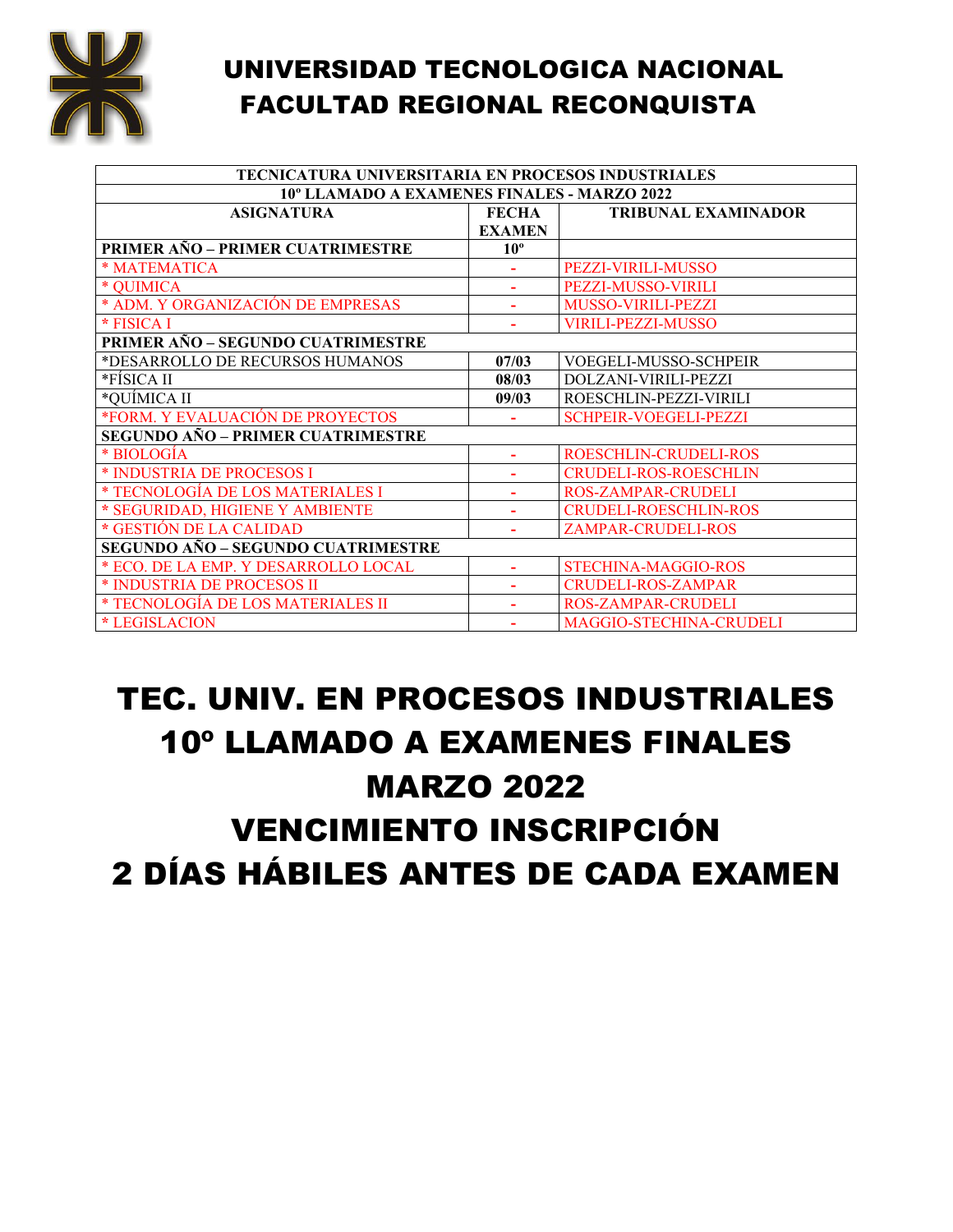

| TECNICATURA UNIVERSITARIA EN PROGRAMACIÓN    |             |               |                                        |
|----------------------------------------------|-------------|---------------|----------------------------------------|
| 10° LLAMADO A EXAMENES FINALES - MARZO 2022  |             |               |                                        |
| <b>ASIGNATURA</b>                            |             | <b>FECHA</b>  | <b>TRIBUNAL EXAMINADOR</b>             |
|                                              |             | <b>EXAMEN</b> |                                        |
| <b>PRIMER AÑO – PRIMER CUATRIMESTRE</b>      |             | $10^{\circ}$  |                                        |
| * PROGRAMACIÓN I                             | 18:30 Hs.   | 07/03         | AGRETTI-ALEGRE-PEZZI                   |
| * LABORATORIO DE COMPUTACIÓN I               | 18:30 Hs.   | 09/03         | ALEGRE-AGRETTI-PEZZI                   |
| * MATEMÁTICA                                 | 18:30 Hs.   | 08/03         | PEZZI-AGRETTI-ALEGRE                   |
| * SISTEMAS DE PROC. DE DATOS                 | 18:30 Hs.   | 10/03         | ALEGRE-AGRETTI-PEZZI                   |
| * INGLÉS                                     | $18:30$ Hs. | 11/03         | BRAIDOT-PEZZI-AGRETTI                  |
| PRIMER AÑO - SEGUNDO CUATRIMESTRE            |             |               |                                        |
| * PROGRAMACIÓN II                            | 18:30 Hs.   | 10/03         | AGRETTI-PEZZI-ALEGRE                   |
| * LABORATORIO DE COMPUTACIÓN II              | 18:30 Hs.   | 11/03         | AGRETTI-PEZZI-ALEGRE                   |
| * ESTADISTICA                                | $18:30$ Hs. | 10/03         | PEZZI-AGRETTI-CHIPPARA                 |
| * ARQUITECTURA Y SIST. OPERATIVOS            | 18:30 Hs.   | 10/03         | ALEGRE-AGRETTI-PEZZI                   |
| * METODOLOGIA DE LA INVESTIGACION 18:30 Hs.  |             | 08/03         | CHIAPPARA-BRAIDOT-AGRETTI              |
| * INGLLES II                                 | $18:30$ Hs. | 11/03         | BRAIDOT-CHIAPPARA-AGRETTI              |
| <b>SEGUNDO AÑO – PRIMER CUATRIMESTRE</b>     |             |               |                                        |
| * PROGRAMACIÓN III                           | 18:30 Hs.   | 08/03         | AGRETTI I.-ZANEL L.-DEGIUSTI L.        |
| * LABORATORIO DE COMPUTACIÓN III             | 18:30 Hs.   | 09/03         | AGRETTI I.-ZANEL L. STECHINA A.        |
| * ELEMENTOS DE LA INV. OPERATIVA             | $18:30$ Hs. | 07/03         | ZANEL L.-STECHINA A.-DEGIUSTI L.       |
| * ORGANIZACIÓN CONTABLE DE LA EMP. 18:30 Hs. |             | 10/03         | STECHINA A.-ZANEL L.-DEGIUSTI L.       |
| * ORGANIZACIÓN EMPRESARIAL                   | $17:00$ Hs. | 11/03         | DEGIUSTI L.- STECHINA A.-ZANEL L.      |
| SEGUNDO AÑO - SEGUUNDO CUATRIMESTRE          |             |               |                                        |
| * METODOLOGÍA DE SISTEMAS I                  | 18:30 Hs.   | 07/03         | ALEGRE J.-SPESSOT N.-AGRETTI I.        |
| * LABORATORIO DE COMPUTACIÓN IV              | 18:30 Hs.   | 11/03         | ALEGRE J.-SPESSOT N.-AGRETTI I.        |
| * DISEÑO Y ADM. DE BASES DE DATOS            | 18:30 Hs.   | 07/03         | SPESSOT N.-AGRETTI I.-ALEGRE J.        |
| * LEGISLACION                                | 18:30 Hs.   | 10/03         | <b>MAGGIO R.-SPESSOT N.-AGRETTI L.</b> |

# TEC. UNIV. EN PROGRAMACIÓN 10º LLAMADO A EXAMENES FINALES MARZO 2022 VENCIMIENTO INSCRIPCIÓN 2 DÍAS HÁBILES ANTES DE CADA EXAMEN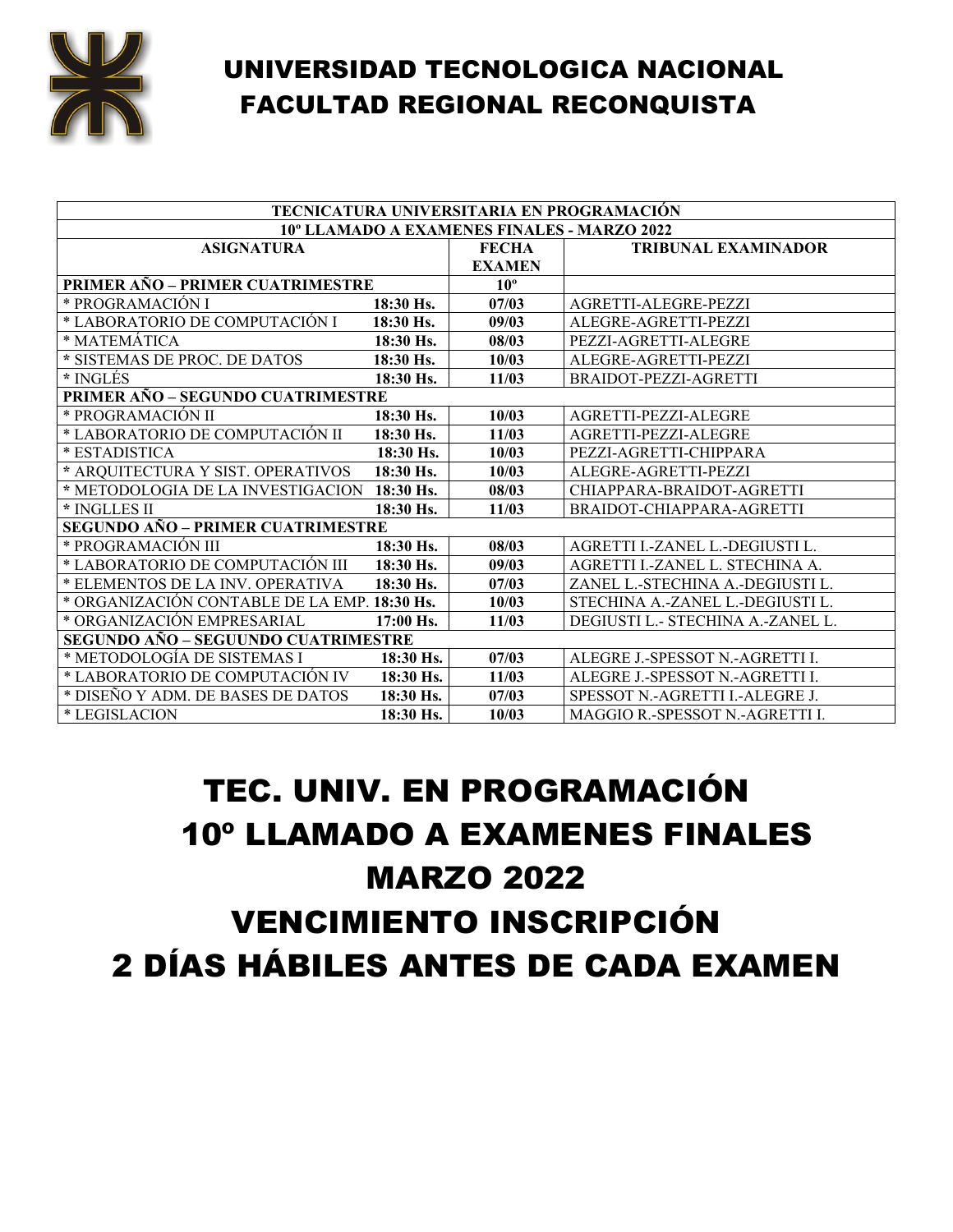

| TECNICATURA UNIVERSITARIA EN GESTIÓN DE EMPRESAS TURÍSTICAS |        |                |                                     |
|-------------------------------------------------------------|--------|----------------|-------------------------------------|
| 10° LLAMADO A EXAMENES FINALES - MARZO 2022                 |        |                |                                     |
| <b>ASIGNATURA</b>                                           |        | <b>FECHA</b>   | <b>TRIBUNAL EXAMINADOR</b>          |
|                                                             |        | <b>EXAMEN</b>  |                                     |
| PRIMER AÑO - PRIMER CUATRIMESTRE                            |        | $10^{\circ}$   |                                     |
| * INTRODUCCIÓN AL TURISMO                                   | 19 Hs. |                | PERINI-QUARIN-BRAIDOT               |
| * TECNOLOGÍAS APLICADAS A LA GESTIÓN DE                     |        |                | CHIAPPARA-PERINI-BRAIDOT            |
| <b>EMPRESAS TURÍSTICAS I</b>                                | 19 Hs. |                |                                     |
| * ADMINISTRACIÓN DE EMPRESAS                                | 19 Hs. | $\sim$         | <b>QUARÍN-PERINI-BRAIDOT</b>        |
| * IDIOMA I                                                  | 19 Hs. | 10/03          | BRAIDOT-PERINI-QUARIN               |
| PRIMER AÑO - SEGUNDO CUATRIMESTRE                           |        |                |                                     |
| * SERVICIOS TURISTICOS I                                    | 19 Hs. | $\blacksquare$ | PERINI-LUGO-PERGOLESI               |
| * ECONOMIA Y POLITICAS TURISTICAS                           | 19 Hs. |                | LUGO-PERINI-BRAIDOT                 |
| * TECNICAS DE COMUNICACION                                  | 19 Hs. | 10/03          | PERGOLESI-PERINI-BRAIDOT            |
| * IDIOMA II                                                 | 19 Hs. | 11/03          | BRAIDOT-PERINI-PERGOLESI            |
| <b>SEGUNDO AÑO - PRIMER CUATRIMESTRE</b>                    |        |                |                                     |
| * CONTABILIDAD                                              | 19 Hs. | 09/03          | STECHINA A.-VERA M.J.-PERINI A.     |
| * TECNOLOGÍAS APLICADAS A LA GESTIÓN DE                     |        | 07/03          | VERA M.J.-STECHINA A.-PERINI A.     |
| <b>EMPRESAS TURÍSTICAS II</b>                               | 19 Hs. |                |                                     |
| * SERVICIOS TURÍSTICOS II                                   | 19 Hs. | 08/03          | PERINI A.-VERA M. J.-STECHINA A.    |
| * IDIOMA III                                                | 19 Hs. | 10/03          | BRAIDOT A.-VERA M. J.-PERINI A.     |
| <b>SEGUNDO AÑO – SEGUNDO CUATRIMESTRE</b>                   |        |                |                                     |
| * PROBABILIDAD Y ESTADÍSTICA                                | 19 Hs. | 07/03          | PEZZI S.-STECHINA A.-SCHPEIR M.E.   |
| * COMERCIALIZACIÓN I                                        | 19 Hs. | 11/03          | SCHPEIR M.E.-STECHINA A.-PEZZI S.   |
| * COSTOS OPERATIVOS TURÍSTICOS                              | 19 Hs. | 09/03          | STECHINA A.-SCHPEIR M.E.-PEZZI S.   |
| * IDIOMA IV                                                 | 19 Hs. | 08/03          | BRAIDOT A.-STECHINA A.-SCHPEIR M.E. |

# TEC. UNIV. EN GESTIÓN DE EMPRESAS TURÍSTICAS 10º LLAMADO A EXAMENES FINALES MARZO 2022 VENCIMIENTO INSCRIPCIÓN 2 DÍAS HÁBILES ANTES DE CADA EXAMEN



UNIVERSIDAD TECNOLOGICA NACIONAL FACULTAD REGIONAL RECONQUISTA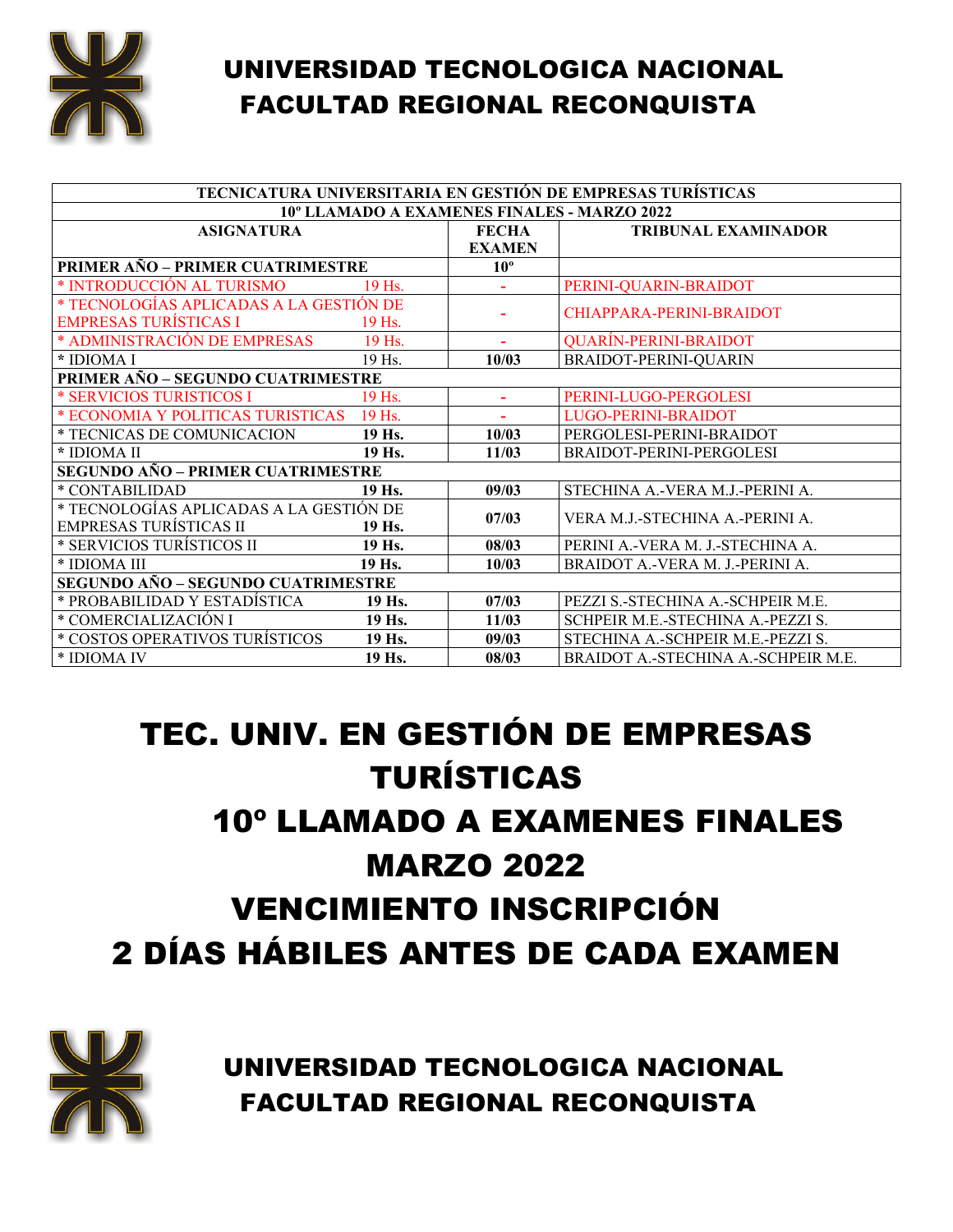| <b>TECNICATURA UNIVERSITARIA EN CIUDADES INTELIGENTES</b> |        |               |                                    |
|-----------------------------------------------------------|--------|---------------|------------------------------------|
| 10° LLAMADO A EXAMENES FINALES – MARZO 2022               |        |               |                                    |
| <b>ASIGNATURA</b>                                         |        | <b>FECHA</b>  | <b>TRIBUNAL EXAMINADOR</b>         |
|                                                           |        | <b>EXAMEN</b> |                                    |
| <b>PRIMER AÑO – PRIMER CUATRIMESTRE</b>                   |        | $10^{\circ}$  |                                    |
| * CIUDAD INTELIGENTE I                                    | 19 Hs. | 10/03         | SALONIA E.-PADUAN V.-CORREA L.     |
| * MOVILIDAD URBANA SOSTENIBLE                             | 19 Hs. | 09/03         | PADUAN V.-SALONIA E.-CORREA I.     |
| * MATEMÁTICA Y ESTADÍSTICA                                | 19 Hs. | 07/03         | CABAS F.-CORREA I.-PADUAN V.       |
| * PARTICIPACIÓN CIUDADANA                                 | 19 Hs. | 08/03         | CORREA L-SALONIA E.-PADUAN V.      |
| <b>PRIMER AÑO – SEGUNDO CUATRIMESTRE</b>                  |        |               |                                    |
| * MATERIALES                                              | 19 Hs. | 10/03         | PEZZI S.-RISSETTO M.-CHIAPPARA L.- |
| * GESTION URBANA DE EDUCACIÓN                             | 19 Hs. | 07/03         | CHIAPPARA L.-PEZZI S.-NUÑEZ L.     |
| * URBANISMO                                               | 19 Hs. | 09/03         | RISSETTO M.-NUÑEZ L.-CHIAPPARA L.  |
| * TEC. DE LA INF. Y LA COMUNICACIÓN                       | 19 Hs. | 10/03         | NUÑEZ L.-RISSETTO M.-CHIAPPARA L.  |

# TEC. UNIV. EN CIUDADES INTELIGENTES 10º LLAMADO A EXAMENES FINALES MARZO 2022 VENCIMIENTO INSCRIPCIÓN 2 DÍAS HÁBILES ANTES DE CADA EXAMEN